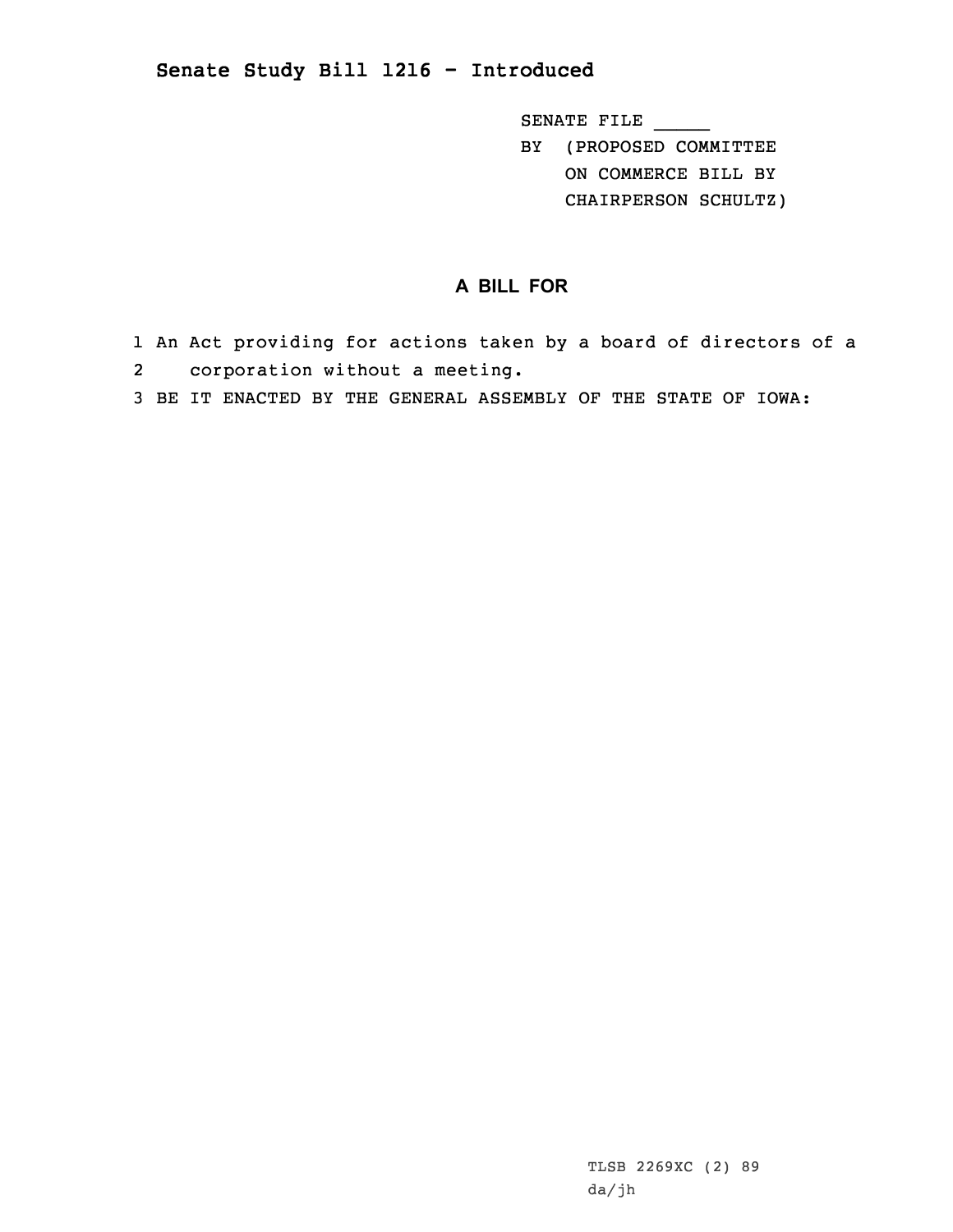1 Section 1. Section 490.821, Code 2021, is amended to read 2 as follows:

3 **490.821 Action without meeting.**

4 1. Except to the extent that the articles of incorporation or bylaws require that action by the board of directors be taken at <sup>a</sup> meeting, action required or permitted by this chapter to be taken by the board of directors may be taken without <sup>a</sup> meeting if each director signs <sup>a</sup> consent describing the action to be taken and delivers it to the corporation. <sup>A</sup> consent may be signed by manual, facsimile, conformed, or electronic signature and may be delivered by electronic transmission. As used in this subsection, *"electronic signature"* means the same as defined in section 554D.103. 14 2. Action taken under this [section](https://www.legis.iowa.gov/docs/code/2021/490.821.pdf) is the act of the board of directors when one or more consents signed by all the directors are delivered to the corporation. The consent may specify the time at which the action taken is to be effective. <sup>A</sup> director's consent may be withdrawn by <sup>a</sup> revocation signed by 19 the director and delivered to the corporation prior to before delivery to the corporation of unrevoked written consents signed by all the directors.

223. A consent signed under this [section](https://www.legis.iowa.gov/docs/code/2021/490.821.pdf) has the effect of an 23 action taken at <sup>a</sup> meeting of the board of directors and may be 24 described as such in any document.

 Sec. 2. PREVAILING PROVISIONS. The provisions of this Act amending section 490.821 shall prevail over any conflicting provisions of any other Act amending that section as enacted by the Eighty-ninth General Assembly, 2021 Regular Session.

29 EXPLANATION

30 **The inclusion of this explanation does not constitute agreement with**

<sup>31</sup> **the explanation's substance by the members of the general assembly.**

 This bill amends <sup>a</sup> provision in the Iowa business corporation Act (IBCA) that allows <sup>a</sup> corporation's board of directors to take action without <sup>a</sup> meeting if the directors by unanimous consent agree to the action without <sup>a</sup> meeting,

-1-

LSB 2269XC (2) 89  $da/jh$   $1/2$